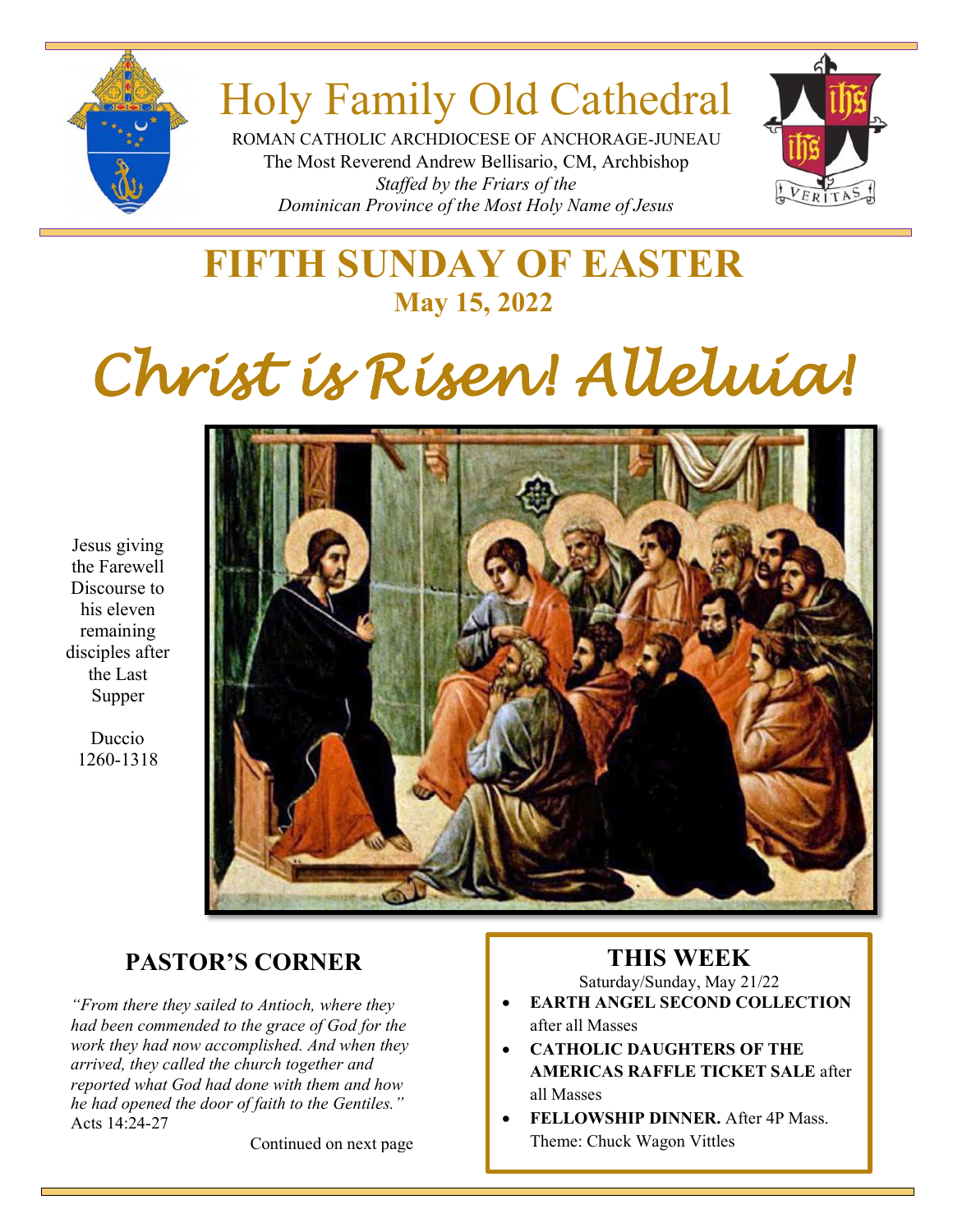#### **PASTOR'S CORNER** Continued from page 1

It is unlikely that any of us who would have ever become Christian if St. Peter and St. Paul did not expand the scope of their evangelical mission to include the Gentiles. The first Christians, like Jesus, were Jewish. They first proclaimed the gospels within Israel or to the diaspora Jews. This is a natural and logical starting place. Yet before Jesus ascends to heaven, he commands his followers to "make disciples of all nations."

Standing in the way of this expansion of ministry were two significant obstacles: Jewish dietary laws and circumcision. These two practices defined, in a broad and practical way, what it meant to be Jewish. Evangelizing the Gentiles raised the issue of whether or not Gentile Christians would be required to observe these practices.

Almost immediately the early Church faced a crossroads of identity. To say "yes" would mean that the Church would be most likely viewed as a sect of Judaism by the Gentiles and therefore be thought of as an ethnicity as much as a religion. To say "no" meant that the early Church would take a tremendous step into the unknown. The Christian Jews would be letting go of something they all, including Jesus, practiced and associated with their faith in God.

Ultimately, St. Peter decides the Gentiles are not required to follow these two practices of dietary restrictions and circumcision. This decision is not made by man but by God. It is based on the new covenant of Jesus. St. Peter has the authority given to him by Jesus to make the call. St. Paul vigorously follows through by bringing the mission into the Gentile world.

This past Wednesday, sixteen of our students were Confirmed by Archbishop Bellisario. The sacrament of Confirmation increases baptismal grace, our union with God and the gifts of the Holy Spirit. The expansion of the evangelical mission we hear about in our readings today is a great example of the graces given to us in Confirmation.

The gifts of the Holy Spirit lead the members of the early Church to make decisions that come from knowing the will of God. They are strengthened to spread the faith. But they also make having faith in Christ look attractive and desirable. This attractiveness comes from the twelve fruits of the Holy Spirit: Love, Joy, Peace, Patience, Kindness, Goodness, Faithfulness, Modesty, Chastity, Gentleness, Generosity, and Self-control.

The fruits of the Holy Spirit are signs that the seven gifts of the Holy Spirit are at work in us. Holiness makes the human person be good, feel good and desire good. When we are asked by others "why are you so "joyful, peaceful, kind, patient, generous, etc.," we are to credit God and the Holy Spirit, witnessing to others that our greatest happiness and sense of self is because we are believers in Jesus Christ.

*ARCHDIOCESAN APPEAL United in Mission Disciples: Be One, Make One 2022 Assessment: \$74,000*



# **CHURCH INFORMATION**

#### **CONFESSIONS**

M - F 1130A – 12P; Sat. 830A – 9A. Also by appointment. Visit the website to contact individual friars. [www.holyfamilycathedral.org](http://www.holyfamilycathedral.org/) or call 276-3455.

#### **MASS INTENTIONS**

Contact the office at 276-3455 or email [frontdesk@holyfamilycathedral.org](mailto:frontdesk@holyfamilycathedral.org)

**PRAYER REQUESTS.** Call the office at 276-3455.

#### **OPTIONS FOR VULNERABLE PARISHIONERS**

The cry room can be reserved at all Masses for especially vulnerable parishioners – family groups or individuals. Call Deacon Dave at 646-3002.

#### **CHURCH OPEN HOURS**

30 min. before Masses; one hour before weekday noon Mass.

#### **PARISH OFFICE HOURS**

Tuesday – Thursday, 10A - 4P. Closed Mondays and Fridays. And by appointment. Call 276-3455.

#### **ST. PAUL'S CORNER BOOKS AND GIFTS**

Sundays, 1030A – 230P; Wednesdays, 11A – 2P.

#### **CLERGY**

#### **Parish Dominicans**

| Fr. Steven Maekawa, OP                          | Pastor                  |  |  |
|-------------------------------------------------|-------------------------|--|--|
| Fr. Dismas Sayre, OP                            | Parochial Vicar         |  |  |
| Fr. Andrew Opsahl, OP                           | Parochial Vicar         |  |  |
| Fr. Alejandro Crosthwaite, OP In Residence      |                         |  |  |
| Br. Benedict Mary Bartsch, OP Residency Brother |                         |  |  |
| <b>Deacons</b>                                  |                         |  |  |
| Deacon David E. Van Tuyl                        | <b>Permanent Deacon</b> |  |  |
|                                                 |                         |  |  |

Deacon Gustavo Azpilcueta Permanent Deacon

**PAID AND UNPAID STAFF** Contact at 276-3455 Mary Beth Bragiel (P) Letha Flint Bernardette Frost

Darlene Perkins (P)

| ?) | <b>Operations Consultant</b> |
|----|------------------------------|
|    | Administration/Music         |
|    | Manager, St. Paul's Corner   |
|    | Bookkeeper                   |
|    |                              |

In Christ, Fr. Steve Maekawa, OP - Pastor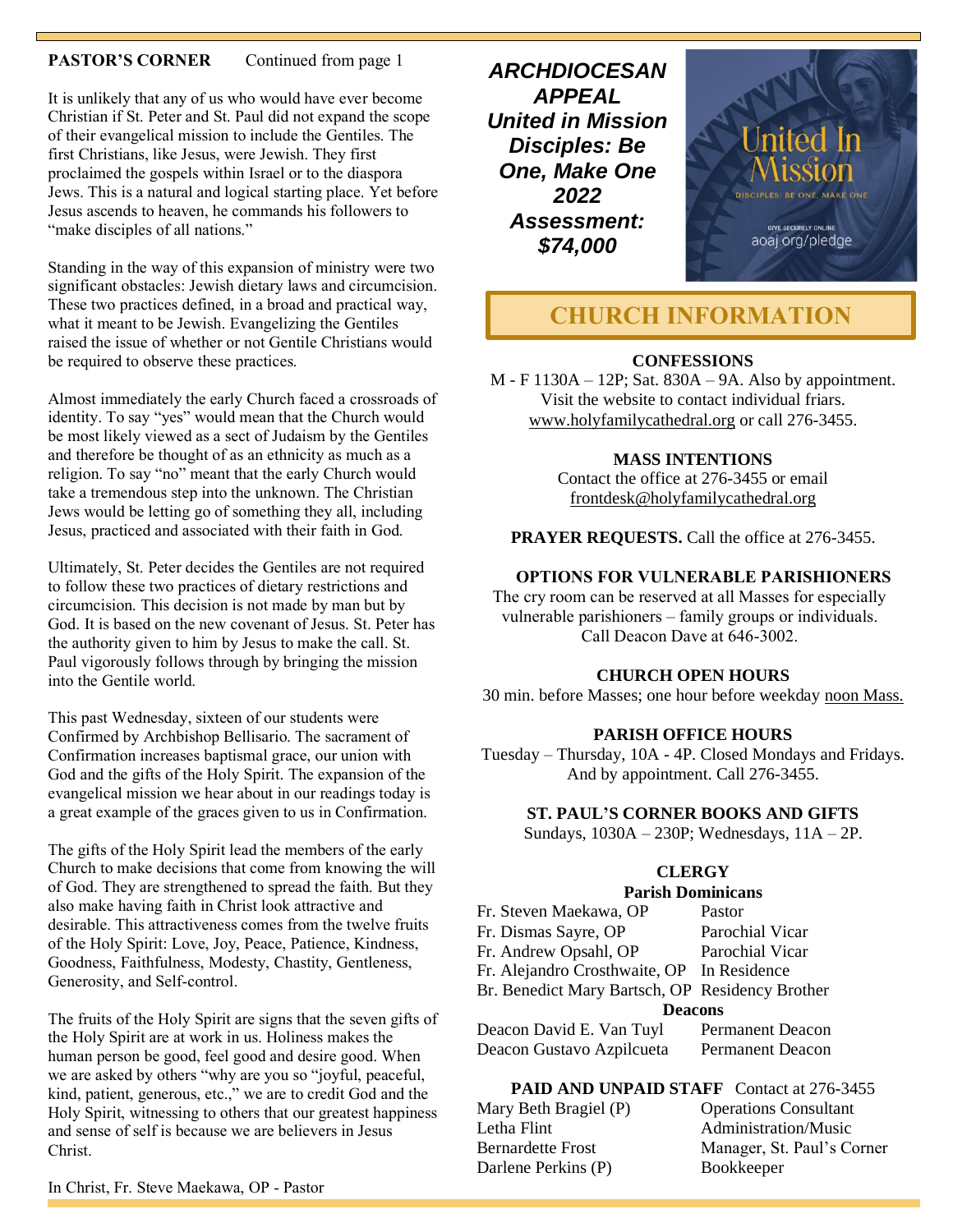# **STEWARDSHIP OF TIME Prayer and Study**



# **EUCHARISTIC ADORATION**

Wednesdays. 7P – 8P Fridays. 830A – 12P First Fridays. 830A – 8P

**Most Holy Trinity, I adore Thee! My God, my God, I love Thee in the Most Blessed Sacrament!**

Angel of Fatima

**ADORERS NEEDED.** Contact Katie Reed at 348-7300.

#### **LITURGICAL SCHEDULE / MASS READINGS**

**May 15 – Fifth Sunday of Easter.** Acts 14:21-27; Psalm 145:8-13; Revelation 21:1-5a; John 13:31-35. **May 16 – Monday of the Fifth Week of Easter.**  Acts 14:5-18; Psalm 115:1-4, 15-16; John 14;21-26. **May 17 – Tuesday of the Fifth Week of Easter.** Acts 14:19-28; Psalm 145:10-13, 21; John 14:27-31a. **May 18 – Wednesday of the Fifth Week of Easter.**  Acts 15:1-6; Psalm 122:1-5; John 15:1-8. **May 19 – Thursday of the Fifth Week of Easter.** Acts 15:7-21; Psalm 96:1-2, 10; John 15:9-11. **May 20 – Friday of the Fifth Week of Easter.** Acts 15:22-31; Psalm 57:8-10, 12; John 15:12-17. **May 21 – Saturday of the Fifth Week of Easter.** Acts 16:1-10; Psalm 100:1b-3, 5; John 15:18-21. **May 22 – Sixth Sunday of Easter.** Acts 15:1-2, 22-29; Psalm 67:2-3, 5-6, 8; Revelation 21:10-14, 22-23; John 14:23-29.

#### **MASS SCHEDULE**

| Sundays                    | 730A, 930A, Noon, 2P  |  |
|----------------------------|-----------------------|--|
|                            | Spanish,              |  |
|                            | 4P Dominican Rite, 6P |  |
| Mondays - Fridays 8A, Noon |                       |  |
| Wednesdays                 | 4P Dominican Rite     |  |
| Saturdays                  | 9A, 530P Vigil        |  |
| <b>CONFESSIONS</b>         |                       |  |
|                            |                       |  |

Mondays – Fridays, 1130A; Saturdays, 830A

#### **Holy Family Old Cathedral**

811 W 6th Avenue, Anchorage, AK 99501 (907) 276-3455 [frontdesk@holyfamlycathedral.org;](mailto:frontdesk@holyfamlycathedral.org) [www.holyfamilycathedral.org](http://www.holyfamilycathedral.org/)



## **MASS INTENTIONS**

| May 14          | 9Α         | <b>Mothers' Day Novena 7</b>                     |
|-----------------|------------|--------------------------------------------------|
| Saturday 530P   |            | Juan Pulido                                      |
| May 15          | 730A       | <b>Mothers' Day Novena 8</b>                     |
| Sunday          | 930A       | <b>Constante Victoria</b>                        |
|                 | 12P        | +Liz and +Dave Filley                            |
|                 | 2P         | +Marcella Walhof                                 |
|                 | 4P         | <b>David Syzdek</b>                              |
|                 | 6P         | <b>People of Holy Family</b>                     |
| May 16          | 8A         | <b>Marie Wyman</b>                               |
| <b>Monday</b>   | 12P        | <b>Mothers' Day Novena 9</b>                     |
| <b>May 17</b>   | 8Α         | <b>Legion of Mary, living and deceased</b>       |
| Tuesday         | <u>12P</u> | Juan Pulido                                      |
| May 18          | 8A         | +Mary Grace Landall                              |
| Wed.            | 12P        | <b>Holy Souls in Purgatory</b>                   |
|                 | 4P         | <b>Members of the Armed Forces, L&amp;D</b>      |
| <b>May 19</b>   | 8A         | +Mary Garnette Newton Briner                     |
| <b>Thursday</b> | 12P        | +Chuck Becker                                    |
| May 20          | 8A         | +Antonina Baca                                   |
| Friday          | 12P $\_$   | Juan Pulido                                      |
| May 21          | 9Α         | <b>Cook and Jones Families, L&amp;D</b>          |
| Saturday 530P   |            | <b>People of Holy Family</b>                     |
| May 22          | 730A       |                                                  |
| <b>Sunday</b>   | 930A       | <b>Teachers and Staff at Holy Rosary Academy</b> |
|                 | 12P        | +Amelia Quimel                                   |
|                 | 2P         |                                                  |
|                 | 4P         | <b>Helen Green</b>                               |
|                 | 6P         | <u>Josephi</u> na                                |

*To request a Mass for a specific intention, please contact the Office at 276-3455*

#### **POSITION OPENING MAINTENANCE PERSON HOLY FAMILY OLD CATHEDRAL PARTTIME. FLEXIBLE HOURS**

For more information, call the office at 907-276-3455. E-mail resume to frontdesk@holyfamilycathedral.org

#### **DONATION DRIVE** Useful items are:





Baby wipes; Baby soap and wash; Used strollers and high chairs; Car seats (must be NEW)